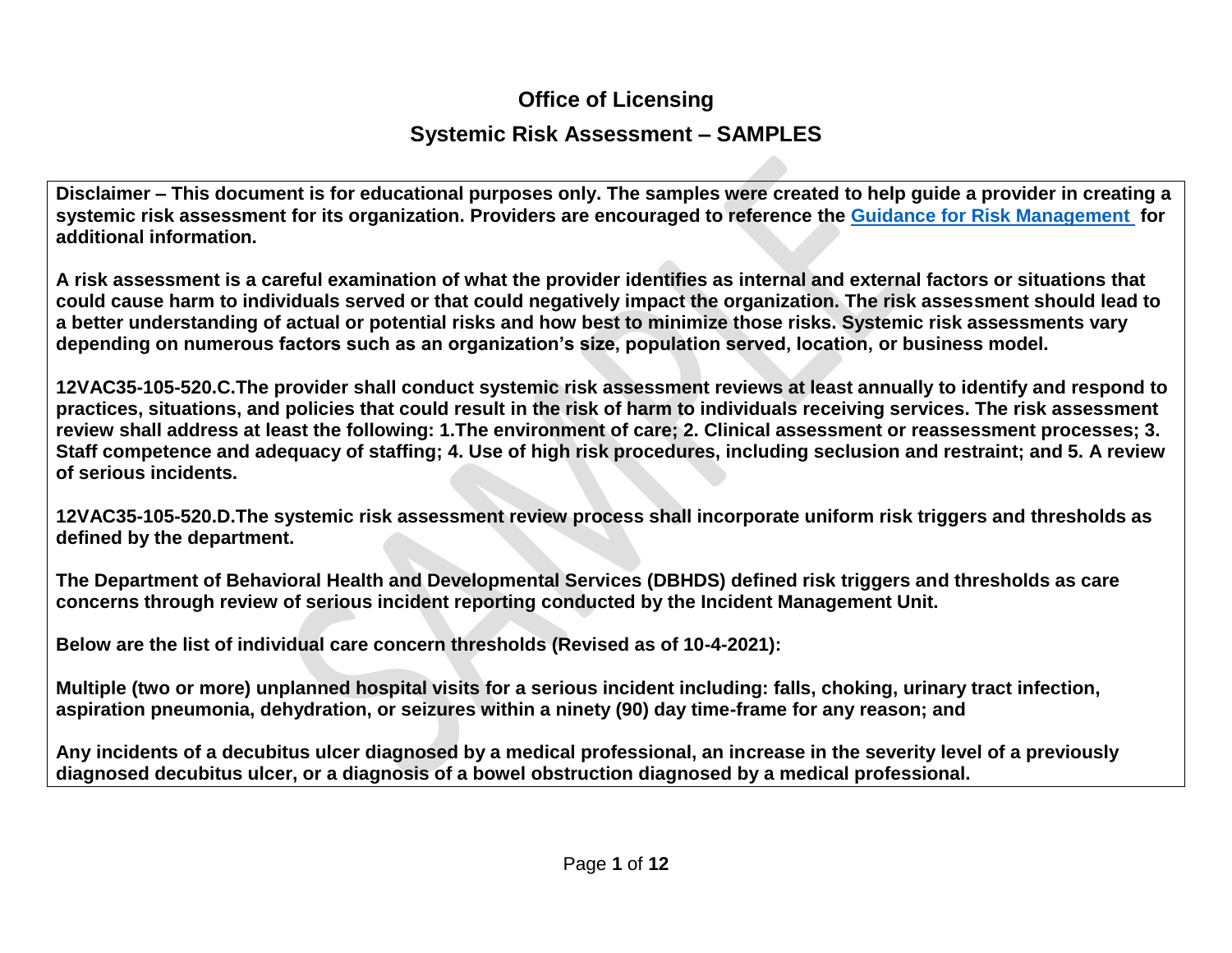## **SAMPLE 1 – Non-Residential Provider Risk Assessment**

#### **Date completed \_\_\_\_\_\_\_\_\_\_\_\_\_\_ (12VAC35-105-520.C requires at least annually) Completed by \_\_\_\_\_\_\_\_\_\_**

This sample document does not include all risks that an organization may review. This specific assessment is not required. It is presented as a sample template that may be expanded or otherwise adapted to the needs of an organization. The **green** highlights signify the categories as required in regulation 12VAC35-105-520.C.1-5 and 12VAC35-105-520.D. The risks listed under each category are examples. Each organization should include risks specific to their size, individuals served, location and business model.

As noted in the [Guidance for Risk Management t](https://townhall.virginia.gov/L/GetFile.cfm?File=C:/TownHall/docroot/GuidanceDocs/720/GDoc_DBHDS_6874_v3.pdf)he annual risk assessment review is a necessary component of a provider's risk management plan. Upon completion of the risk assessment, the provider would consider next steps:

- Assign recommendations to appropriate staff members, departments and/or committees
- Determine what recommendations to include in the risk management plan
- Determine how to monitor risk reduction strategies for effectiveness
- Continue to conduct systemic risk assessment reviews as needed

| <b>Environment of Care</b>                                                                                | <b>Findings</b>                                                                                    | <b>Recommendation(s)</b>                                                                                                   | <b>Add to Risk</b><br><b>Management</b><br>(RM) Plan<br>(Yes/No/NA) | <b>Comments</b>                                 |
|-----------------------------------------------------------------------------------------------------------|----------------------------------------------------------------------------------------------------|----------------------------------------------------------------------------------------------------------------------------|---------------------------------------------------------------------|-------------------------------------------------|
| <b>Emergency egress</b>                                                                                   | Building exits had<br>boxes/trash                                                                  | Staff training recommended                                                                                                 | No                                                                  | Assigned to Human Resources                     |
| Condition of electrical cords,<br>outlets and electrical<br>equipment                                     | No issues identified                                                                               | None at this time                                                                                                          | <b>NA</b>                                                           |                                                 |
| Environmental design,<br>structure, furnishing and<br>lighting appropriate for<br>population and services | Lobby looks dated; seating<br>arrangements could present<br>risks; some areas not ADA<br>compliant | Further study on how<br>environment could be more<br>welcoming to clients and<br>distance seating arranged in<br>the lobby | Yes                                                                 | Risk manager to add to risk management<br>plan  |
| Ventilation                                                                                               | Age of building presents<br>risks                                                                  | Contract with consultant to<br>evaluate                                                                                    | Yes                                                                 | Assigned to building manager to request<br>bids |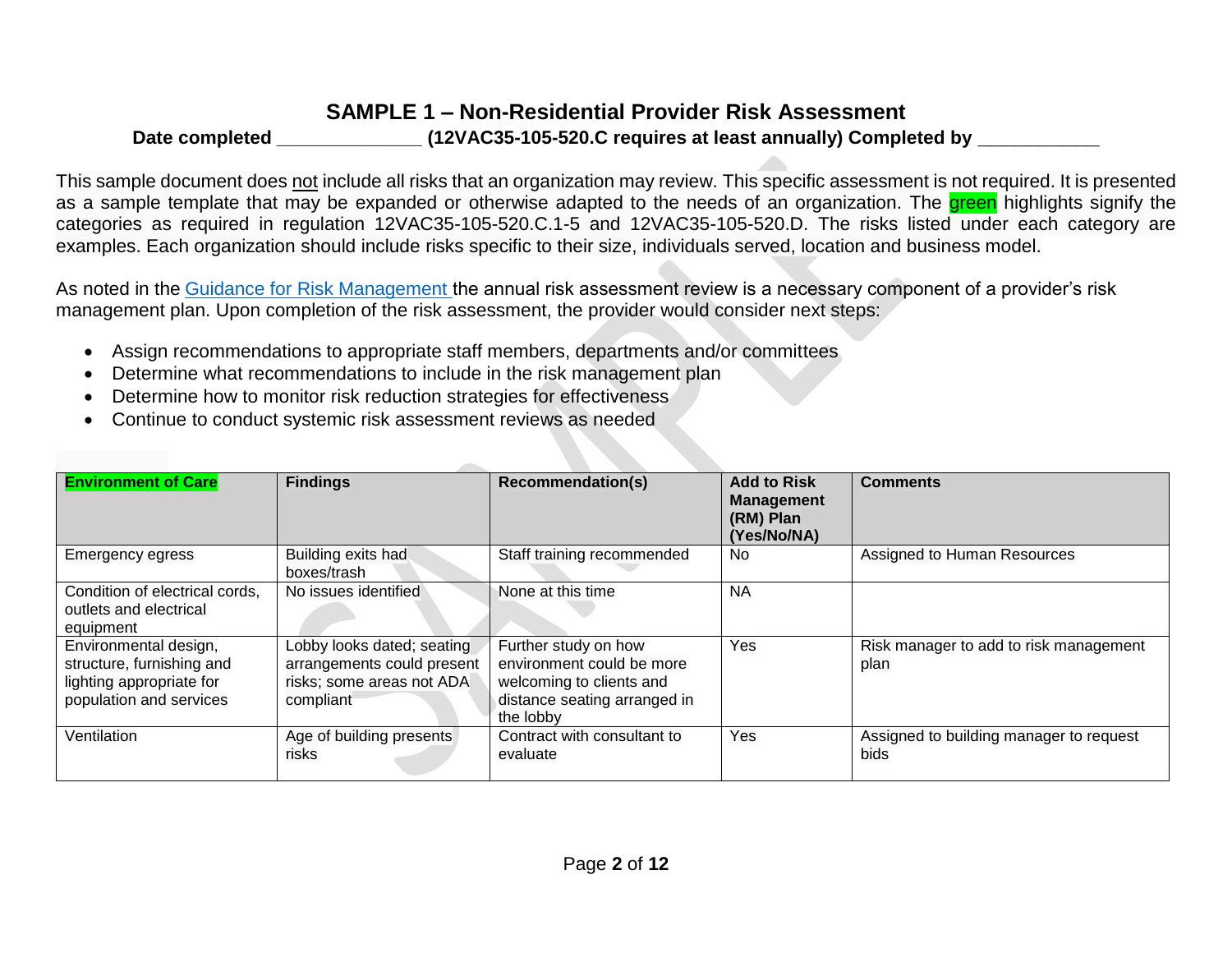| <b>Clinical Assessment or</b><br><b>Reassessment Process</b>       | <b>Findings</b>                   | Recommendation(s)                  | <b>Add to Risk</b><br><b>Management</b><br>(RM) Plan<br>(Yes/No/NA) | Comments |
|--------------------------------------------------------------------|-----------------------------------|------------------------------------|---------------------------------------------------------------------|----------|
| Admission assessments<br>include risk of harm to self or<br>others | Process implemented per<br>policy | No recommendations at this<br>time | No                                                                  | ΝA       |

| <b>Staff Competency and</b><br><b>Adequacy of Staffing</b> | <b>Findings</b>                                                         | <b>Recommendation(s)</b>                                                 | <b>Add to Risk</b><br><b>Management</b><br>(RM) Plan<br>(Yes/No/NA) | <b>Comments</b>                                   |
|------------------------------------------------------------|-------------------------------------------------------------------------|--------------------------------------------------------------------------|---------------------------------------------------------------------|---------------------------------------------------|
| Staff trained according to job<br>functions                | Annual fire safety training<br>was not documented for<br>some employees | Fire drills to be conducted<br>involving all staff                       | Yes                                                                 | Assigned to Safety Officer                        |
| Staff turnover                                             | Employee burnout due to<br>pandemic resulted in<br>increased turnover   | Increase recruitment efforts<br>through different advertising<br>avenues | Yes                                                                 | Assigned to Human Resources                       |
| Security                                                   | Building security procedures<br>are not being followed                  | Survey staff regarding<br>safety/security concerns                       | Yes                                                                 | Assigned to Human Resources and Safety<br>Officer |

| Use of high risk<br>procedures, including<br>seclusion and restraint | <b>Findings</b>                                                              | <b>Recommendation(s)</b>                                                                           | <b>Add to Risk</b><br><b>Management</b><br>(RM) Plan<br>(Yes/No/NA) | <b>Comments</b>                                                                                                                                          |
|----------------------------------------------------------------------|------------------------------------------------------------------------------|----------------------------------------------------------------------------------------------------|---------------------------------------------------------------------|----------------------------------------------------------------------------------------------------------------------------------------------------------|
| High risk medications are<br>administered in outpatient<br>clinic    | Documentation of quarterly<br>review of medication errors<br>was not present | Nursing manager to report<br>quarterly to Quality<br>Improvement Committee on<br>medication errors | Yes                                                                 | Quality Improvement Committee will<br>monitor and determine need for<br>establishing any quality improvement<br>initiatives to address medication errors |
| Security of high risk<br>medications                                 | Security processes followed                                                  | None at this time                                                                                  | No                                                                  |                                                                                                                                                          |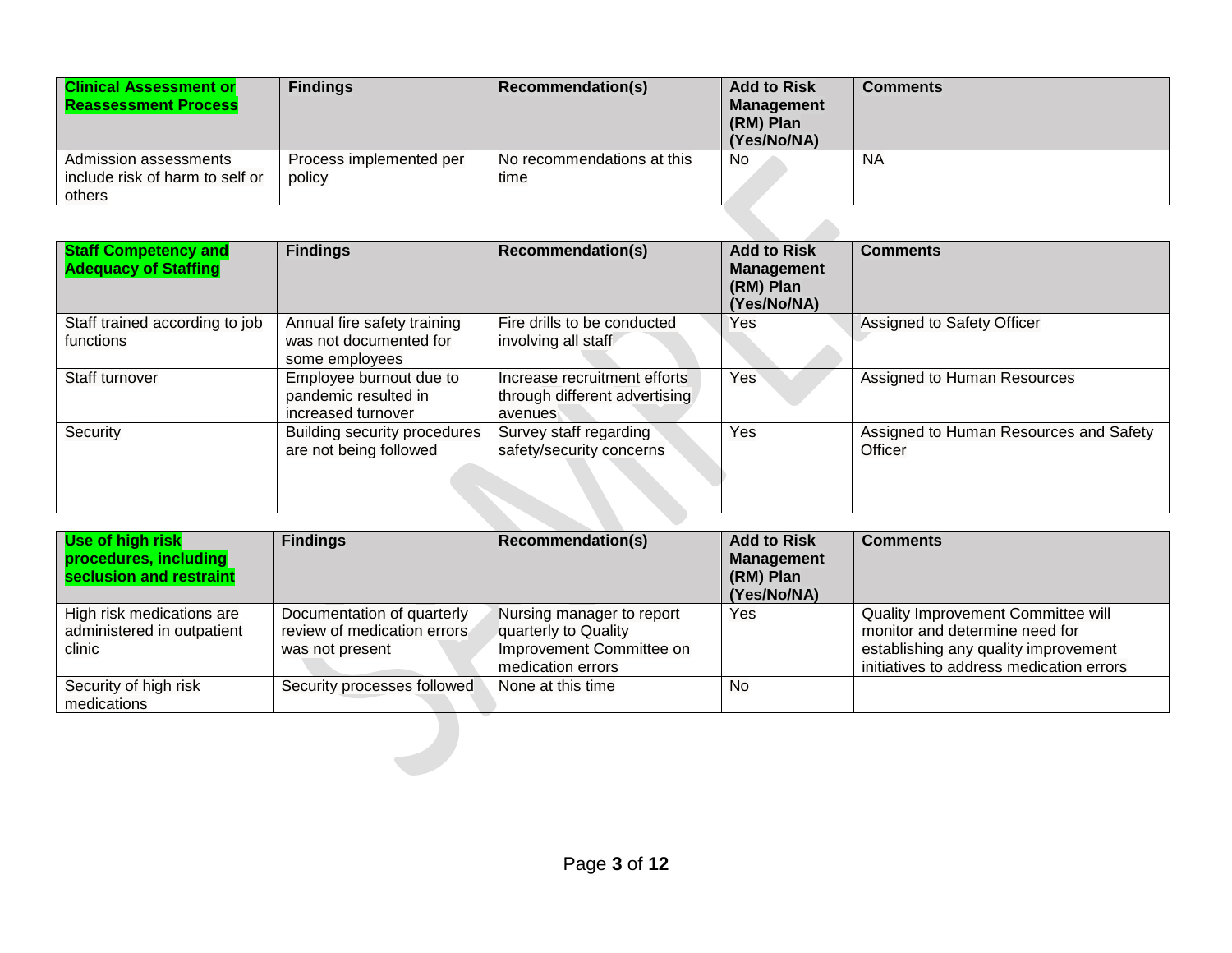| <b>Review of Serious</b><br><b>Incidents</b>                            | <b>Findings</b>                                                                                | <b>Recommendation(s)</b>                                                                                       | <b>Add to Risk</b><br><b>Management</b><br>(RM) Plan<br>(Yes/No/NA) | <b>Comments</b>                                                                                                  |  |  |  |  |  |
|-------------------------------------------------------------------------|------------------------------------------------------------------------------------------------|----------------------------------------------------------------------------------------------------------------|---------------------------------------------------------------------|------------------------------------------------------------------------------------------------------------------|--|--|--|--|--|
| Review of serious incidents                                             | Serious incidents were<br>reviewed per policy and<br>regulatory requirements                   | More analysis of serious<br>incidents to determine if there<br>are identified trends and/or<br>systemic issues | Yes                                                                 | Nursing Director and Risk Manager to<br>conduct trend analysis and report to Risk<br><b>Management Committee</b> |  |  |  |  |  |
| Serious injury to employees,<br>contractors, volunteers and<br>visitors | Review of incidents indicate<br>increase in incidents<br>involving visitors and<br>contractors | Further analysis regarding<br>need for more safety<br>procedures/signage                                       | <b>No</b>                                                           | Risk Manager to present to leadership                                                                            |  |  |  |  |  |
|                                                                         |                                                                                                |                                                                                                                |                                                                     |                                                                                                                  |  |  |  |  |  |

| <b>Risk Triggers and</b><br><b>Thresholds</b>                  | <b>Findings</b>                                                  | Recommendation(s)   | <b>Add to Risk</b><br><b>Management</b><br>(RM) Plan<br>(Yes/No/NA) | Comments                                                                                             |
|----------------------------------------------------------------|------------------------------------------------------------------|---------------------|---------------------------------------------------------------------|------------------------------------------------------------------------------------------------------|
| Process is in place to monitor<br>for individual care concerns | No thresholds for individual<br>care concerns were<br>identified | Continue to monitor | Yes                                                                 | Nursing Director will continue to monitor<br>care concerns by running CHRIS report on<br>---- basis. |

| <b>Adherence to Standards</b><br>and Regulatory<br><b>Requirements</b> | <b>Findings</b>                       | Recommendation(s)                  | <b>Add to Risk</b><br><b>Management</b><br><b>Plan</b><br>(Yes/No/NA) | <b>Comments</b>                                                                                      |
|------------------------------------------------------------------------|---------------------------------------|------------------------------------|-----------------------------------------------------------------------|------------------------------------------------------------------------------------------------------|
| Uniform Statewide Building<br>Code                                     | Elevator inspection is out of<br>date | Immediate inspection               | No                                                                    | Safety Director to schedule; report to Risk<br><b>Management Committee</b>                           |
| <b>CARF Accreditation</b>                                              | Provisional accreditation             | Need to address survey<br>findings | Yes                                                                   | Risk Manager working with Quality<br>Improvement Manager to address<br><b>Corrective Action Plan</b> |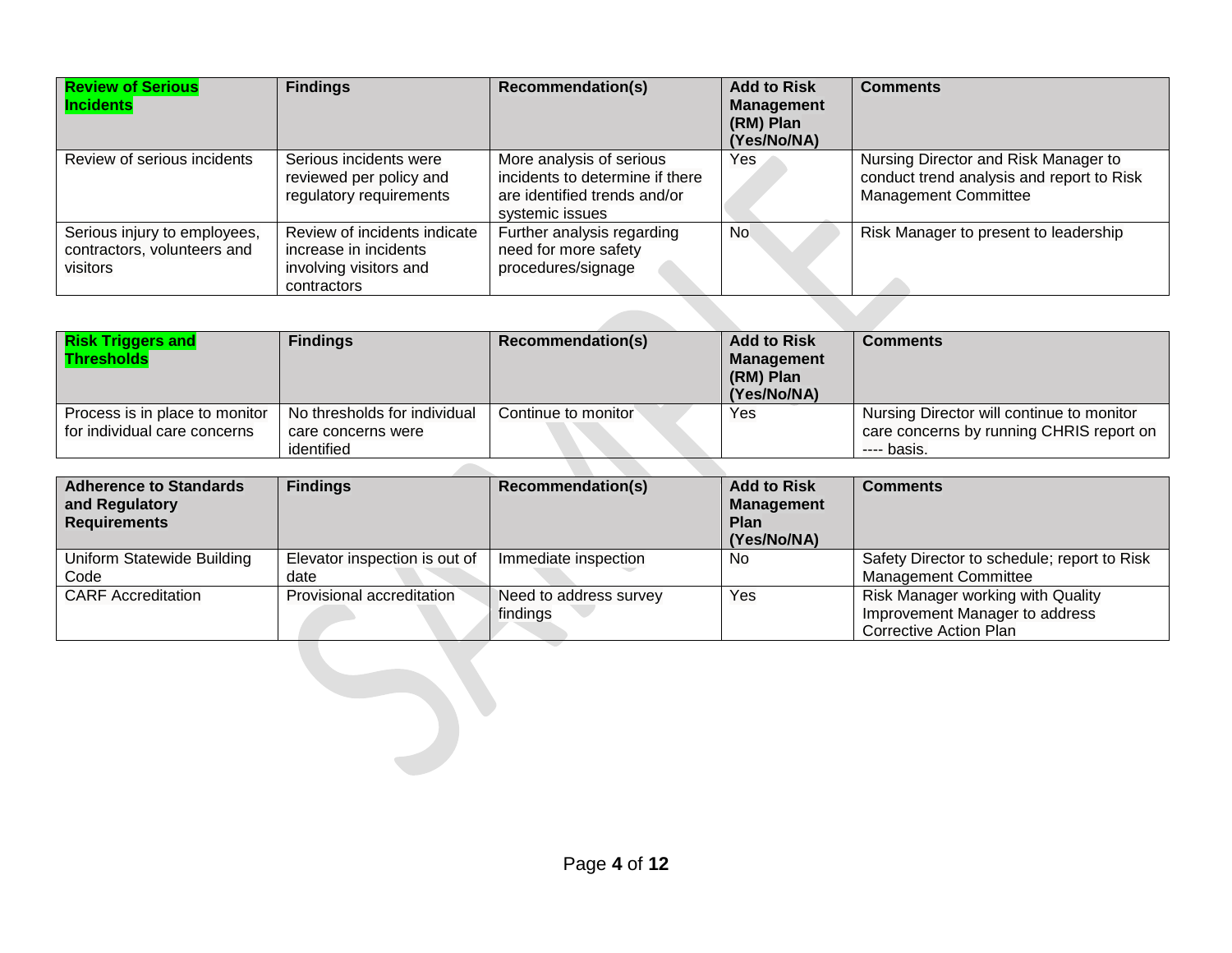# **Sample 2 – Provider of 4 Bed Group Home**

In this sample, the provider conducted a systemic risk assessment using a risk matrix for scoring.



When creating a risk matrix, the provider could look at the likelihood of something happening and how serious is the risk. For example, something that is very likely to occur and the impact would be moderate could result in a score of 3 - "unacceptable risk" and could be addressed immediately.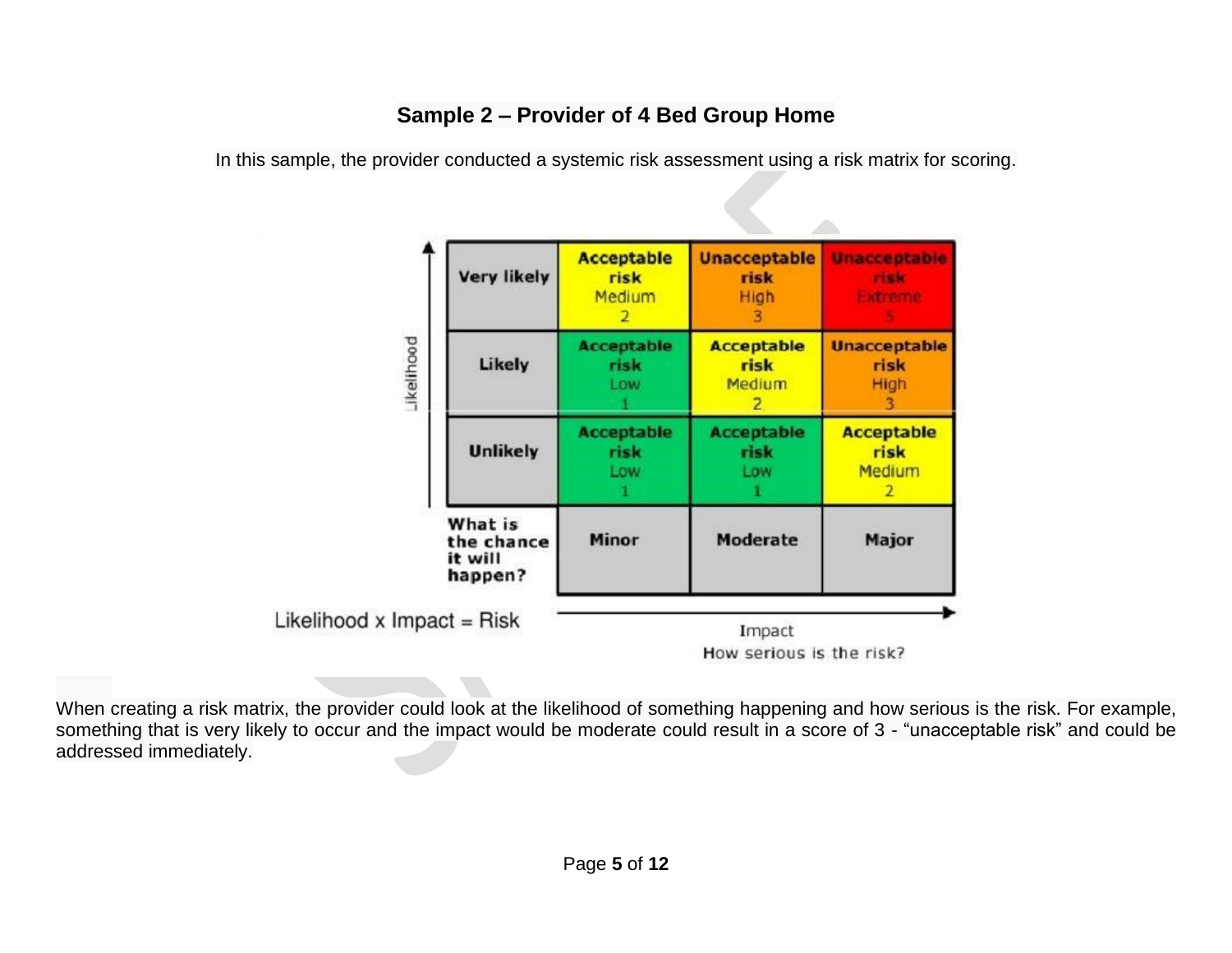This sample document does not include all risks that an organization may review. This specific assessment is not required. It is presented as a sample template that may be expanded or otherwise adapted to the needs of an organization. The green highlights signify the categories as required in regulation 12VAC35-105-520.C.1-5 and 12VAC35-105-520.D. The risks listed under each category are examples. Each organization should include risks specific to their size, individuals served, location and business model.

# **Date completed \_\_\_\_\_\_\_\_\_\_\_\_\_\_\_\_ (12VAC35-105-520.C requires at least annually) Completed by \_\_\_\_\_\_\_\_\_\_\_\_\_\_\_\_\_\_\_\_\_\_**

| <b>Environment of Care</b>                                                                                                 | <b>Findings</b>             | <b>Risk</b><br><b>Score</b> | <b>Recommendations</b>                                              | <b>Comments / Action</b>                                    | <b>Date</b> |
|----------------------------------------------------------------------------------------------------------------------------|-----------------------------|-----------------------------|---------------------------------------------------------------------|-------------------------------------------------------------|-------------|
| Floors clean and free of<br>tripping hazards                                                                               | Cracked bathroom tile floor | 3                           | Replace cracked tile                                                | Work completed                                              | 12/4/2020   |
| Recycling, composting<br>and garbage do not<br>create nuisance, permit<br>disease transmission or<br>breed insects/rodents | No issues identified        |                             | No recommendations at<br>this time.                                 | <b>NA</b>                                                   |             |
| Exhaust ducts/fans free<br>from dust                                                                                       | Fans dusty                  |                             | Recommend adding to<br>program manager's<br>environmental checklist | <b>Report to Risk Management</b><br>Committee on compliance |             |

| <b>Clinical assessment or Findings</b> |                                    | <b>Risk</b>  | <b>Recommendations</b>   | <b>Comments / Actions</b>     | <b>Date</b> |
|----------------------------------------|------------------------------------|--------------|--------------------------|-------------------------------|-------------|
| <b>reassessment process</b>            |                                    | <b>Score</b> |                          |                               |             |
| Assessments/reassess                   | Processes are in place but several |              | More frequent monitoring | Quarterly audit reports to be |             |
| ment process                           | Individual Support Plans were not  |              |                          | shared with leadership        |             |
|                                        | updated following change in status |              |                          |                               |             |
|                                        |                                    |              |                          |                               |             |

| <b>Staff Competence and</b><br><b>Adequacy of Staffing</b> | <b>Findings</b>                                   | <b>Risk</b><br><b>Score</b> | <b>Recommendations</b>                                                                                   | <b>Comments / Actions</b>                                                                                                                                                   | Date                                  |
|------------------------------------------------------------|---------------------------------------------------|-----------------------------|----------------------------------------------------------------------------------------------------------|-----------------------------------------------------------------------------------------------------------------------------------------------------------------------------|---------------------------------------|
| <b>Employee CPR</b><br>Certification                       | One employee had expired CPR<br>certifications    |                             | Recertification to be<br>completed immediately                                                           | Assigned to program manager;<br>Human Resources to monitor<br>completion and report to Risk<br>Management Committee. Establish<br>monitoring system to ensure<br>compliance | Reported to<br>Committee<br>2/10/2021 |
| Staffing                                                   | Overtime increased dramatically<br>over past year | 3                           | Human Resources and<br>Program Managers to<br>further study and make<br>recommendations to<br>Leadership | Add to Risk Management Plan as<br>a goal to reduce overtime                                                                                                                 |                                       |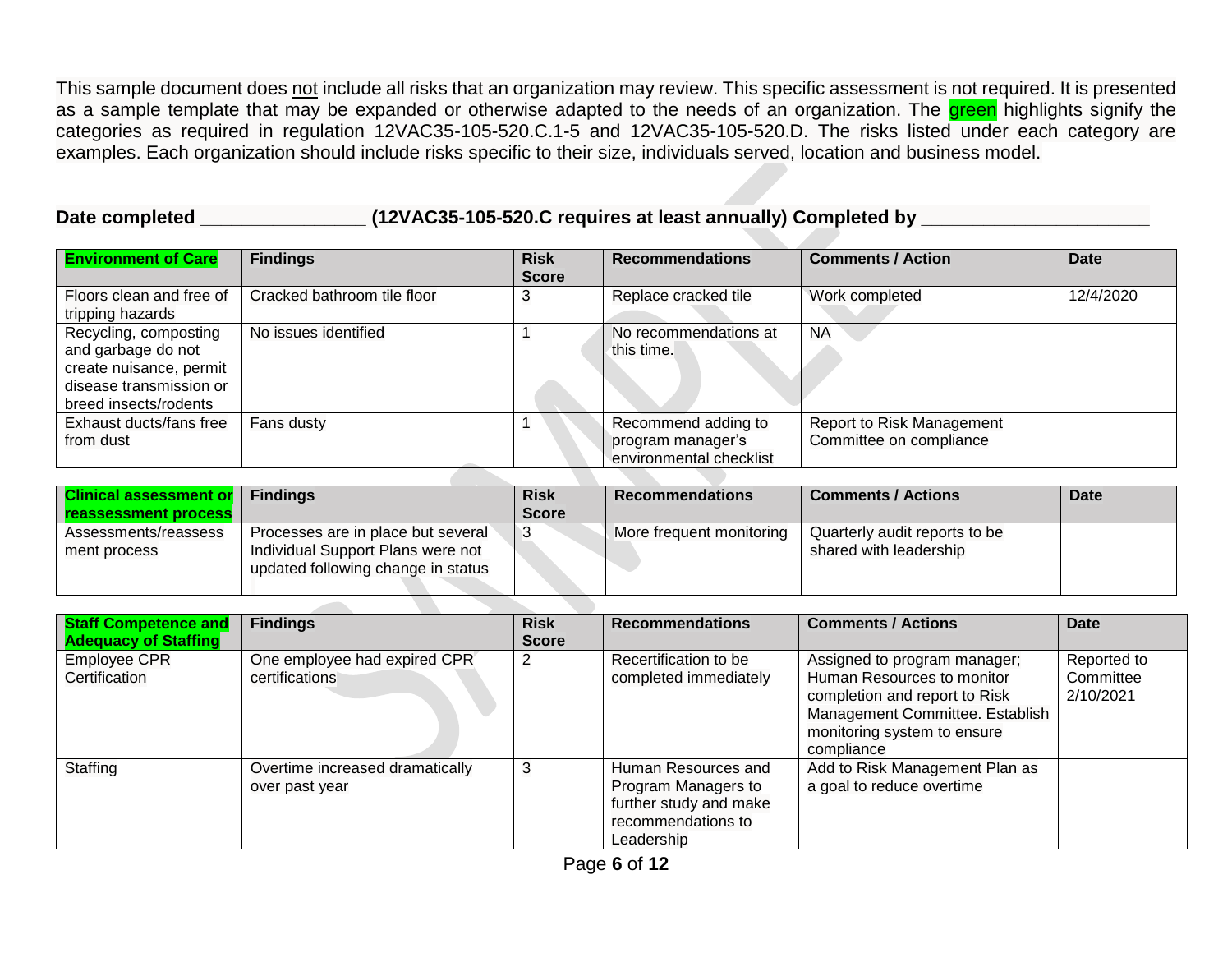| Use of High Risk<br><b>Procedures, Including</b><br>Seclusion and<br><b>Restraint</b> | <b>Findings</b>                                                                                      | <b>Risk</b><br><b>Score</b> | <b>Recommendations</b>                                            | <b>Comments / Actions</b>                                  | <b>Date</b> |
|---------------------------------------------------------------------------------------|------------------------------------------------------------------------------------------------------|-----------------------------|-------------------------------------------------------------------|------------------------------------------------------------|-------------|
| Transfer of individuals<br>needing assistance                                         | Level II serious incident occurred<br>during transfer using a lift; Root<br>Cause Analysis conducted | 3                           | Program Manager to<br>conduct competency<br>check with all staff  | Report to Leadership when<br>competency check is complete. |             |
| Transportation of<br>individuals in wheelchair<br>van                                 | No incidents                                                                                         |                             | Conduct spot checks to<br>ensure safety protocols<br>are followed | Program Manager to report<br>quarterly on spot checks      |             |
|                                                                                       |                                                                                                      |                             |                                                                   |                                                            |             |

| <b>Review of Serious</b><br><b>Incidents</b> | <b>Findings</b>                                                                                              | <b>Risk Score</b> | <b>Recommendations</b>                                                                                                                                                                          | <b>Comments / Actions</b>                                       | <b>Date</b> |
|----------------------------------------------|--------------------------------------------------------------------------------------------------------------|-------------------|-------------------------------------------------------------------------------------------------------------------------------------------------------------------------------------------------|-----------------------------------------------------------------|-------------|
| Serious incidents review                     | Reviews are conducted per policy.<br>Slight increase in incidents involving<br>elopement over the past year. | 3                 | Program Manager and<br><b>Risk Manager to review</b><br>findings of root cause<br>analysis and ensure<br>recommendations have<br>been effective in<br>mitigating risks related to<br>elopement. | Add efforts to mitigate risks to<br><b>Risk Management Plan</b> |             |
|                                              |                                                                                                              |                   |                                                                                                                                                                                                 |                                                                 |             |

| <b>Risk Triggers and</b><br><b>Thresholds</b> | <b>Findings</b>                                                                                                                                           | <b>Risk Score</b> | <b>Recommendations</b>  | <b>Comments / Actions</b> | <b>Date</b> |
|-----------------------------------------------|-----------------------------------------------------------------------------------------------------------------------------------------------------------|-------------------|-------------------------|---------------------------|-------------|
| Process in place to                           | Individual care concerns involving                                                                                                                        |                   | Continue to monitor all | Assigned to Nursing       |             |
| monitor care concerns                         | decubitus ulcers have been<br>addressed through a quality<br>improvement initiative and<br>performance objective added to the<br>quality improvement plan |                   | care concerns           |                           |             |

| <b>Adherence to</b><br><b>Regulatory</b><br><b>Requirements</b> | <b>Findings</b>                                                        | <b>Risk Score</b> | $\blacksquare$ Recommendations $\blacksquare$                        | <b>Comments / Actions</b>                               | <b>Date</b> |
|-----------------------------------------------------------------|------------------------------------------------------------------------|-------------------|----------------------------------------------------------------------|---------------------------------------------------------|-------------|
| LEIE (List of Excluded<br>Individuals/Entities)                 | Documentation not present for<br><b>DMAS Quality Management Review</b> |                   | Human Resources to<br>establish system per<br>Corrective Action Plan | Report quarterly to Risk<br><b>Management Committee</b> |             |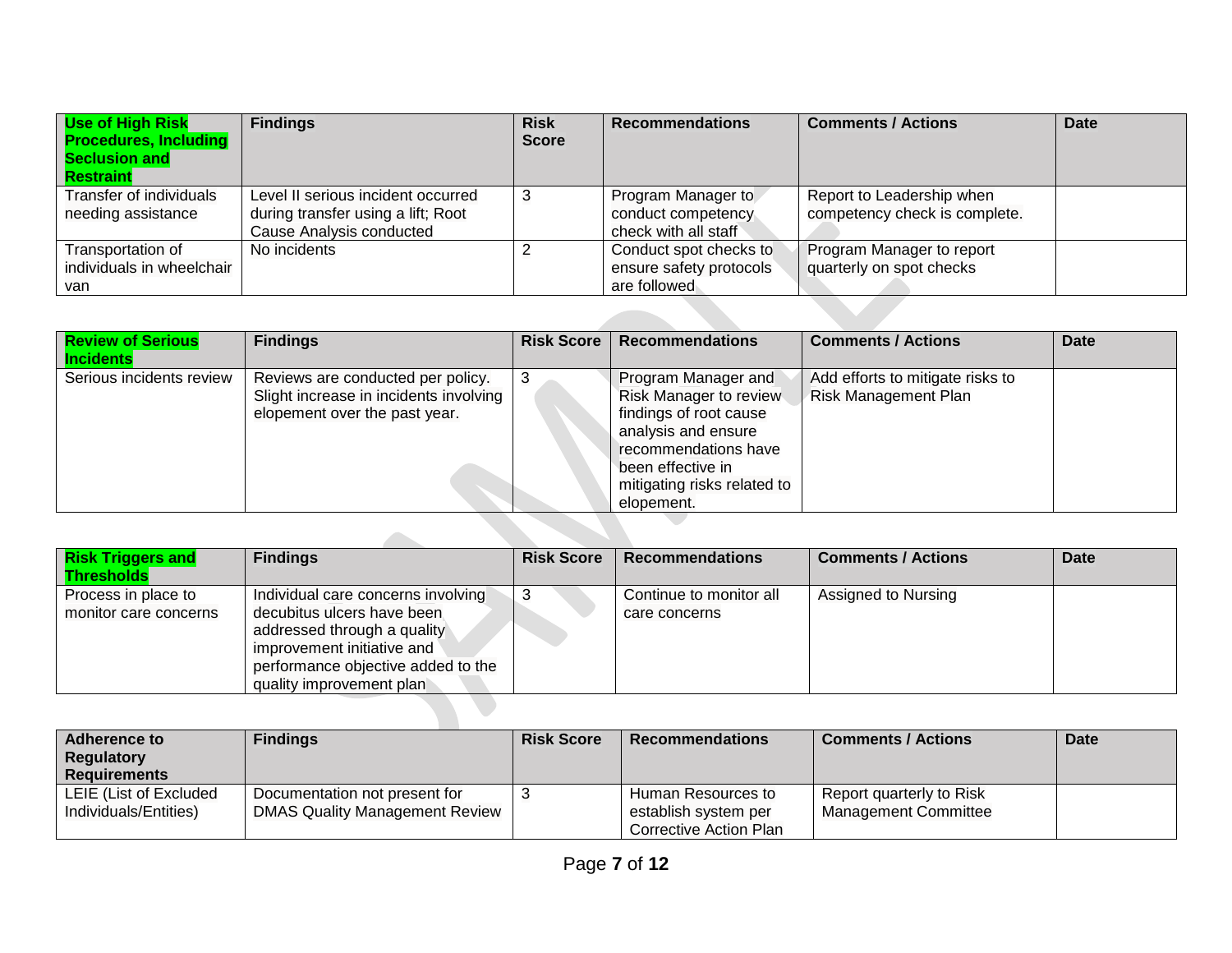| $- \cdot$<br>Financial risks | Vehicular liability insurance | Research other | Assigned to Executive Officer |  |
|------------------------------|-------------------------------|----------------|-------------------------------|--|
|                              | increasing                    | insurance      |                               |  |
|                              |                               | companies/rate |                               |  |

| <b>Emergency</b>      | <b>Findings</b>               | <b>Risk Score</b> | <b>Recommendations</b> | <b>Comments / Actions</b> | Date |
|-----------------------|-------------------------------|-------------------|------------------------|---------------------------|------|
| <b>Preparedness</b>   |                               |                   |                        |                           |      |
| History of being      | Emergency preparedness drills |                   | Continue to review     | Assigned to Risk Manager  |      |
| adversely affected by | completed per policy          |                   | emergency management   |                           |      |
| hurricanes            |                               |                   | plan                   |                           |      |

In this sample, the provider may choose to prioritize all items that scored a 3 or above and include in risk management or quality improvement plan.

Upon completing the risk assessment, the provider would consider next steps such as:

- Assign recommendations to appropriate staff members, departments and/or committees
- Determine what recommendations to include in the risk management plan
- Determine how to monitor risk reduction strategies for effectiveness
- Continue to conduct systemic risk assessment reviews as needed

### **Sample 3 – Intensive In-home Service Provider**

In this sample, an intensive in-home service provider conducts a systemic risk assessment using a checklist. The environment of care section would be different given that services are provided at a location that is not under the direct control of the provider, such as at an individual's own home.

This sample document does not include all risks that an organization may review. This specific assessment is not required. It is presented as a sample template that may be expanded or otherwise adapted to the needs of an organization. The green highlights signify the categories as required in regulation 12VAC35-105-520.C.1-5 and 12VAC35-105-520.D. The risks listed under each category are examples. Each organization should include risks specific to their size, individuals served, location and business model.

Upon completing the risk assessment, the provider would consider next steps such as:

Assign recommendations to appropriate staff members, departments and/or committees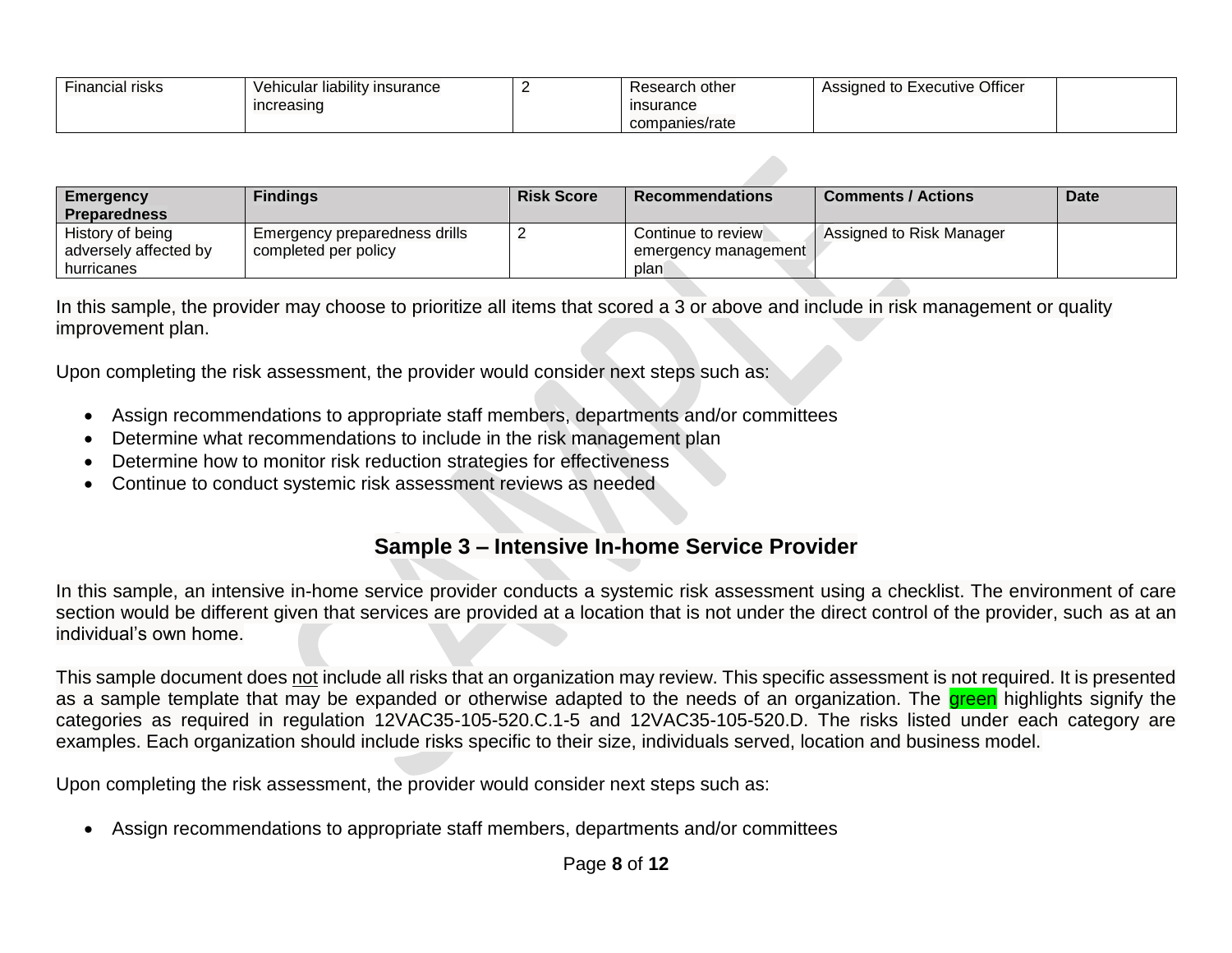- Determine what recommendations to include in the risk management plan
- Determine how to monitor risk reduction strategies for effectiveness
- Continue to conduct systemic risk assessment reviews as needed

#### **Risk Assessment Checklist**

**Date completed (12VAC35-105-520.C requires at least annually) \_\_\_\_\_\_\_\_\_\_\_\_\_\_ Completed by \_\_\_\_\_\_\_\_\_\_\_\_\_\_\_\_\_**

| Yes        | <b>No</b> | <b>Business Risks</b>                                                                                                                      | Actions if "No" |
|------------|-----------|--------------------------------------------------------------------------------------------------------------------------------------------|-----------------|
|            |           | Financial audits occur per policy                                                                                                          |                 |
|            |           | Industry standards are in place for protection against cyber threats                                                                       |                 |
| <b>Yes</b> | <b>No</b> | <b>Environment of Care</b>                                                                                                                 | Actions if "No" |
|            |           | Staff providing in-home services have personal protective equipment (PPE)                                                                  |                 |
|            |           | Infection control processes are followed                                                                                                   |                 |
| Yes        | <b>No</b> | <b>Staff Competence and Adequacy of Staffing</b>                                                                                           | Actions if "No" |
|            |           | Employees meet the minimum employment qualifications to perform their duties                                                               |                 |
|            |           | All employees have undergone background checks prior to starting work                                                                      |                 |
|            |           | All employees have abuse and neglect training within 15 days of hire and annually (within 365<br>days)                                     |                 |
|            |           | All staff who are performing duties that require professional licensure or certification have<br>current licenses or certification on file |                 |
| <b>Yes</b> | <b>No</b> | <b>Clinical Assessment or Reassessment Process</b>                                                                                         | Actions if "No" |
|            |           | Review of clinical assessments included risk of harm to self or others                                                                     |                 |
| Yes        | <b>No</b> | Use of High Risk Procedures, including Seclusion and Restraint                                                                             |                 |
|            |           | All employees are trained in behavior intervention techniques                                                                              |                 |
|            |           | Employees required to administer high risk medication have documented training                                                             |                 |
| <b>Yes</b> | <b>No</b> | <b>Review of Serious Incidents</b>                                                                                                         | Actions if "No" |
|            |           | All serious Incidents are reviewed per policy                                                                                              |                 |
|            |           | Root cause analysis completed per policy                                                                                                   |                 |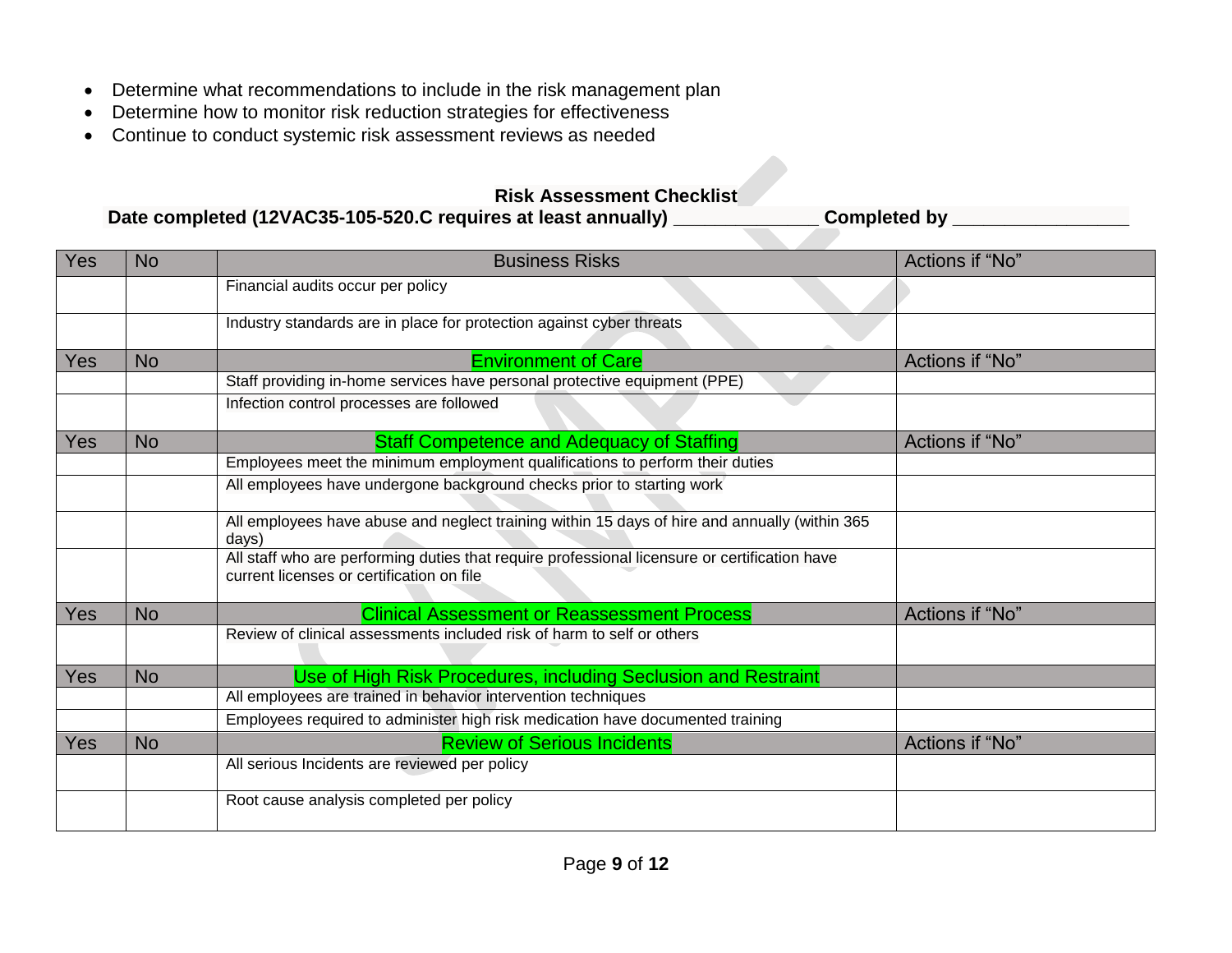| <b>Yes</b> | No | <b>Risk Triggers and Thresholds</b>                                                                                                                   | Actions if "No" |
|------------|----|-------------------------------------------------------------------------------------------------------------------------------------------------------|-----------------|
|            |    | Reports are run in CHRIS to determine if any individual care concern thresholds have been met.<br>If any have been met, were efforts made to address. |                 |

Upon completion of the risk assessment checklist, the provider's leadership discusses the findings and prioritizes risk mitigation efforts for those items that present the greatest threat. The provider also conducts another risk assessment three months later in response to changing situations.

### **Sample 4 – Medication Assistance Service**

In this sample, a methadone clinic conducts a systemic risk assessment. This sample document does not include all risks that an organization may review. This specific assessment is not required. It is presented as a sample template that may be expanded or otherwise adapted to the needs of an organization. The **green** highlights signify the categories as required in regulation 12VAC35-105-520.C.1-5 and 12VAC35-105-520.D. The risks listed under each category are examples. Each organization should include risks specific to their size, individuals served, location and business model.

In this example, the provider reviewed the previous year's risk assessment to determine what identified risks had not been addressed, where risk mitigation efforts had not been implemented and to ensure that the systemic risk assessment is completed at least annually.

| <b>Environment of Care</b>  | <b>Findings</b>                                          | <b>Recommendation</b>        | <b>Staff Assigned</b>    |
|-----------------------------|----------------------------------------------------------|------------------------------|--------------------------|
| Chemicals/cleaning supplies | Chemicals were identified without labels and no Material | Review of all chemicals      | <b>Risk Manager</b>      |
|                             | Safety Data Sheets (MSDS) available.                     | and update MSDS              |                          |
| <b>Traffic safety</b>       | Concerns regarding traffic flow and impact on            | Leadership to meet with      | <b>Executive Officer</b> |
|                             | neighborhood traffic                                     | neighborhood                 |                          |
|                             |                                                          | representatives; add to      |                          |
|                             |                                                          | <b>Risk Management Plan</b>  |                          |
|                             |                                                          | with steps to mitigate risks |                          |
| Outdoor lighting            | Employee surveys report concerns about outdoor lighting  | Add to safety inspection     | <b>Risk Manager</b>      |
|                             | during early morning                                     | checklist to ensure regular  |                          |
|                             |                                                          | monitoring                   |                          |

| <b>Clinical assessment or</b><br><b>reassessment process</b>                  | <b>Findings</b>       | <b>Recommendation</b>      | <b>Staff Assigned</b> |
|-------------------------------------------------------------------------------|-----------------------|----------------------------|-----------------------|
| Face to face counseling session at<br>least every two weeks for first year of | Documentation present | Monthly audits to continue | Program Director      |
| treatment.                                                                    |                       |                            |                       |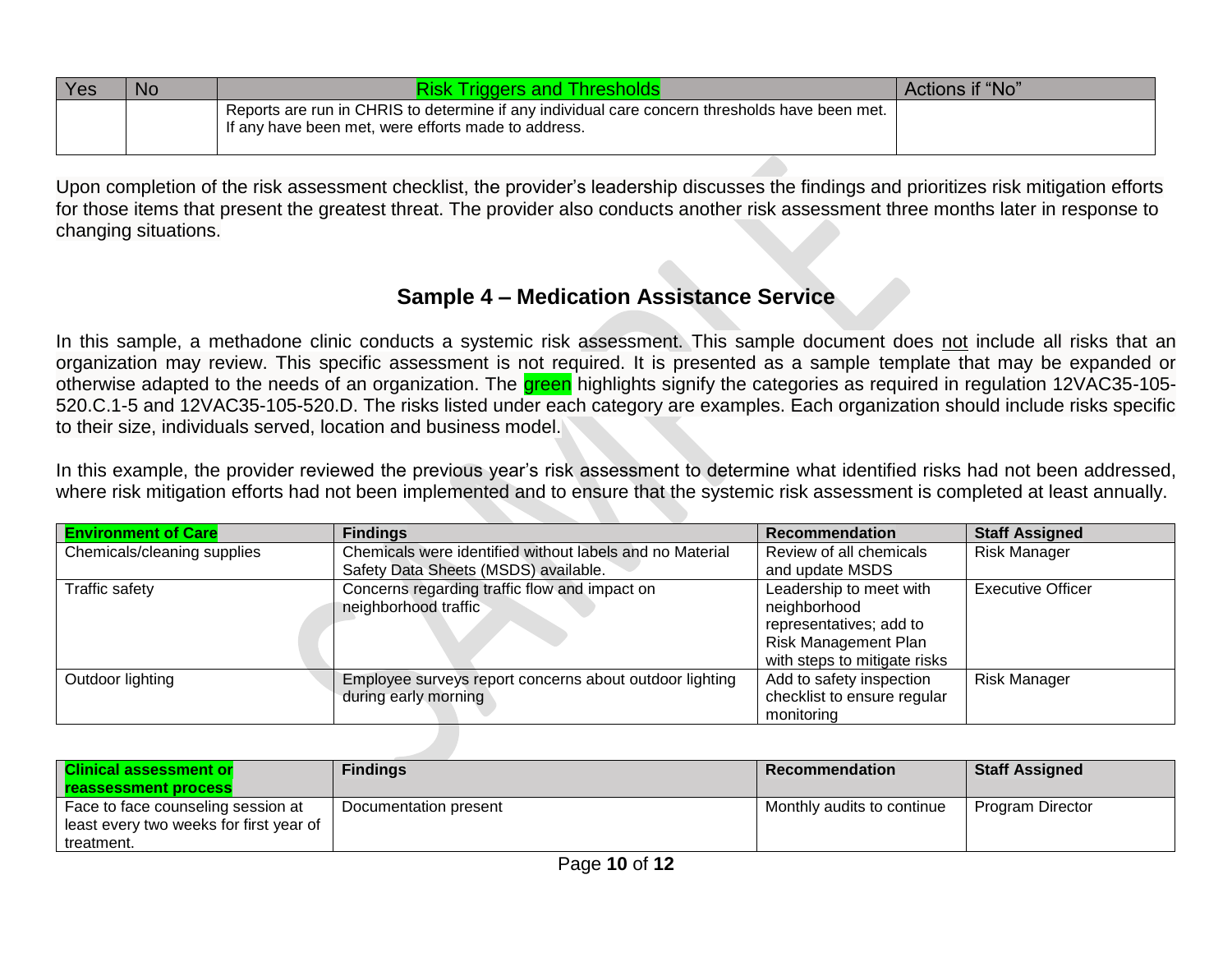| Duplication of opiod medication        | Policy for contacting services within 50 miles radius before | Monthly audits to continue  | Program Director |
|----------------------------------------|--------------------------------------------------------------|-----------------------------|------------------|
| services                               | admitting has been followed and documentation present.       |                             |                  |
| Documentation of individual's level of | Monthly record reviews were not consistently completed       | Add to RM plan as goal and  | Program Director |
| lifestyle ability prior to dispensing  |                                                              | report quarterly to Quality |                  |
| take-home medication                   |                                                              | Improvement Committee       |                  |

| <b>Staff competence and adequacy of</b><br><b>staffing</b> | <b>Findings</b>                                                                                     | <b>Recommendation</b>                                                                                     | <b>Staff Assigned</b>                 |
|------------------------------------------------------------|-----------------------------------------------------------------------------------------------------|-----------------------------------------------------------------------------------------------------------|---------------------------------------|
| Background checks on employees                             | Documentation was not present in employee files                                                     | Human Resources to<br>review procedures for<br>documentation and<br>implement quality<br>assurance audits | Human Resources Director              |
| <b>Emergency Preparedness Training</b>                     | Training for employees regarding emergency or natural<br>disasters needs to be reviewed and revised | Update training to include<br>lessons learned from<br>pandemic                                            | Safety Officer and Human<br>Resources |

| Use of high risk procedures,          | <b>Findings</b>                                        | <b>Recommendation</b>            | <b>Staff Assigned</b>  |
|---------------------------------------|--------------------------------------------------------|----------------------------------|------------------------|
| including seclusion and restraint     |                                                        |                                  |                        |
| Compliance with security for storage  | Written plan has not been reviewed in over a year.     | Review and revise plan as        | <b>Risk Management</b> |
| of methadone which complies with      |                                                        | determined necessary             | Committee              |
| Drug Enforcement Agency and           |                                                        |                                  |                        |
| Virginia Board of Pharmacy            |                                                        |                                  |                        |
| Security of opioid agonist medication | Turnover in staff has resulted in some security lapses | Training refresher for all staff | Program Director       |
| supplies                              |                                                        |                                  |                        |
|                                       |                                                        |                                  |                        |
|                                       |                                                        |                                  |                        |
|                                       |                                                        |                                  |                        |

| <b>Review of serious incidents</b> | <b>Findings</b>                                              | <b>Recommendation</b>     | <b>Staff Assigned</b>    |
|------------------------------------|--------------------------------------------------------------|---------------------------|--------------------------|
| Review of all serious incidents    | Review of incidents occurred per policy; trend identified of | Conduct employee survey   | Human Resources and Risk |
|                                    | slight increase over the past two years of incidents         | regarding employee safety | Manager                  |
|                                    | involving verbal threats to employees                        | concerns                  |                          |
|                                    |                                                              |                           |                          |

| <b>Risk Triggers and Thresholds</b>  | <b>Findings</b>                        | <b>Recommendation</b> | <b>Staff Assigned</b>   |
|--------------------------------------|----------------------------------------|-----------------------|-------------------------|
| Process is in place to monitor for   | No individual care concerns identified | Continue to monitor   | <b>Nursing Director</b> |
| individual care concerns and respond |                                        |                       |                         |
| as necessary                         |                                        |                       |                         |

| --                  |                         |        |                 |                                     |
|---------------------|-------------------------|--------|-----------------|-------------------------------------|
| əla.<br>INIƏRƏ<br>. | <b>Bus</b><br>$J = 1/2$ | ndinas | <b>Indation</b> | $n$ n $\sim$<br>---<br>$\mathbf{r}$ |